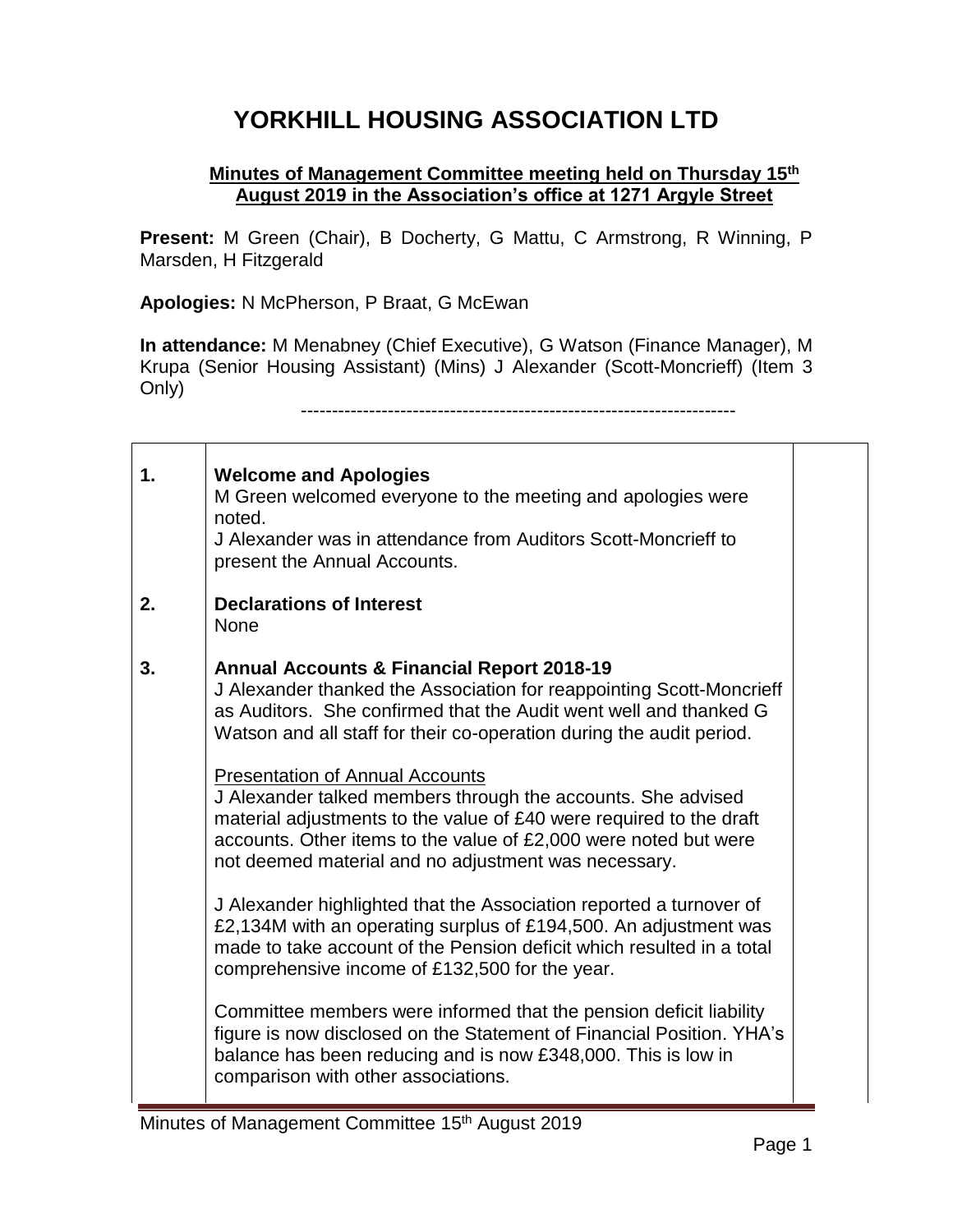|    | Committee was advised that the Association was in a healthy<br>position with net assets of £2.8m and cash a balance of £2.5M as at<br>31/03/19.                                                                                                                                                                                                                                                                           |                |
|----|---------------------------------------------------------------------------------------------------------------------------------------------------------------------------------------------------------------------------------------------------------------------------------------------------------------------------------------------------------------------------------------------------------------------------|----------------|
|    | J Alexander concluded her presentation confirming that the Audit<br>report was clean with no issues of concern.                                                                                                                                                                                                                                                                                                           |                |
|    | The committee subsequently approved the Annual Accounts for<br>2018-19 and the office bearers signed the relevant original copies.                                                                                                                                                                                                                                                                                        |                |
|    | G Watson confirmed that the letter of representation would be signed<br>by the Chairperson and forwarded to Scott Moncrieff in due course.                                                                                                                                                                                                                                                                                |                |
| 4. | Minutes of last Meeting 26th June 2019                                                                                                                                                                                                                                                                                                                                                                                    |                |
|    | 4.1 Amendments<br><b>None</b><br>4.2 Approval<br>Proposed by B Docherty and seconded by R Winning                                                                                                                                                                                                                                                                                                                         | G and F<br>Sub |
|    | 4.3 Matters Arising                                                                                                                                                                                                                                                                                                                                                                                                       | RC             |
|    | 7. Strategic Planning 7.3 Residents Survey<br>M Menabney advised that the tenders were opened today. S<br>Pattison will now check the tenders for accuracy, should any<br>questions/queries arise he will be in touch with members before 28 <sup>th</sup><br><b>August 2019.</b><br>Members agreed to delegate authority to the Governance and<br>Finance Sub Committee on 29th August 2019 to make a final<br>decision. | <b>RC</b>      |
|    | 7.5 Investment programme 5.5.3 Common Room at Overnewton<br>Court<br>M Menabney advised that there was a residents meeting planned for<br>next week to discuss their ideas for improvements to the common<br>rooms.                                                                                                                                                                                                       | MМ             |
|    | 14 AOCB 14.1 Complaint about Avian Control<br>M Menabney advised that the letter of complaint had been regarding<br>the ongoing Avian Control programme. She advised that the three<br>year programme would soon be complete and R Calvert, the<br>Property Services Manager would be meeting with the contractor to<br>discuss the future of the contract.                                                               |                |

÷.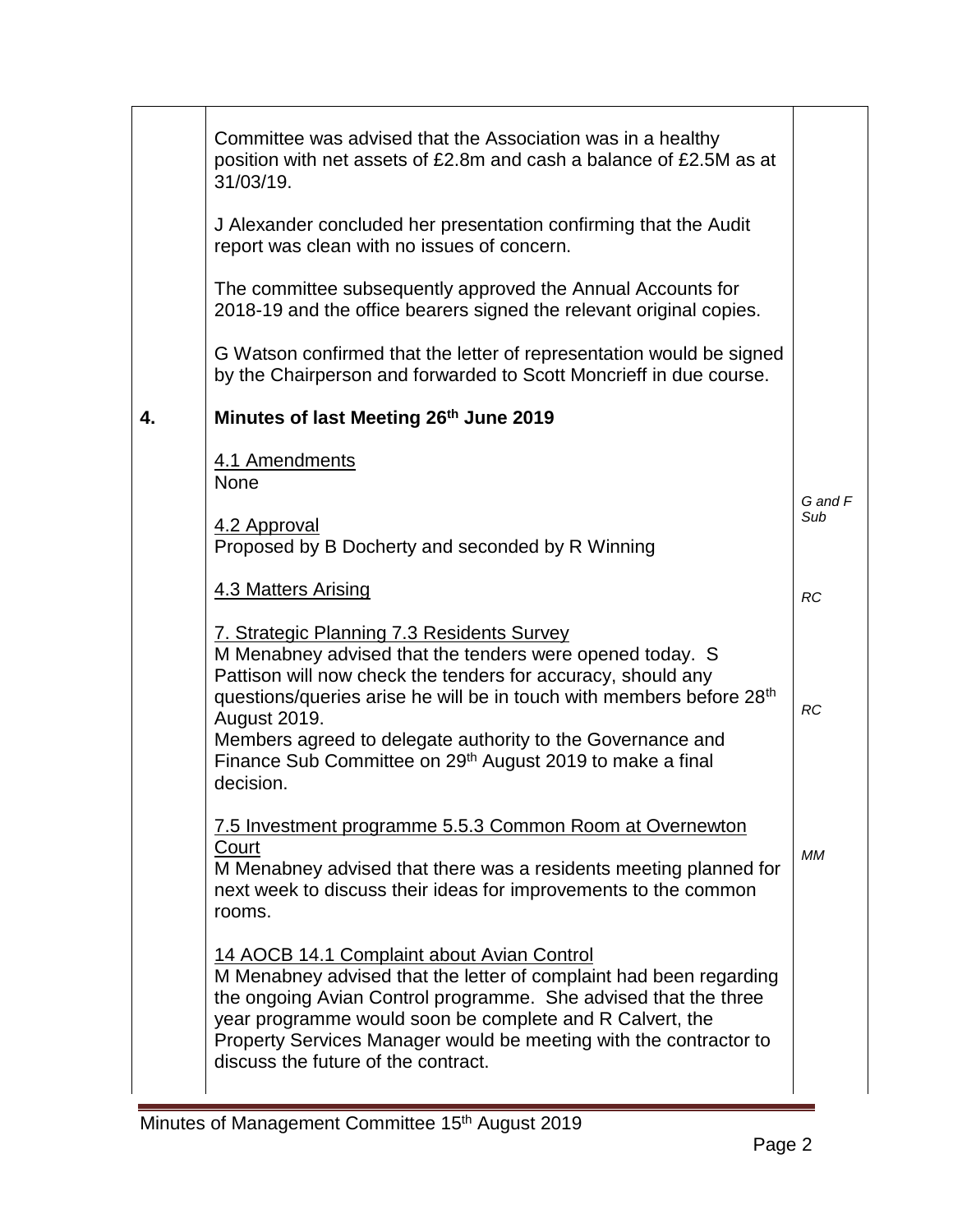|    | M Menabney informed members that as this resident has contacted<br>the Association a number of times over the same issue, staff are<br>looking at implementing the Unacceptable Actions Policy. It is<br>therefore not appropriate to discuss this further with members at this<br>time as the tenant may appeal against this in future to a committee<br>panel.<br>This person also made a number of unfounded allegations against a |    |
|----|---------------------------------------------------------------------------------------------------------------------------------------------------------------------------------------------------------------------------------------------------------------------------------------------------------------------------------------------------------------------------------------------------------------------------------------|----|
|    | staff member which have since been withdrawn.                                                                                                                                                                                                                                                                                                                                                                                         |    |
| 5. | <b>Reports from Sub Committees</b><br>5.1 Services Sub Committee 8th August 2019.<br>G Mattu discussed the new summary update report, which he<br>advised was an improvement on relying simply on his memory of the<br>meeting.                                                                                                                                                                                                       |    |
|    | The meeting mainly discussed the Q1 performance reports, there<br>were no areas of concern.                                                                                                                                                                                                                                                                                                                                           |    |
|    | Members also discussed the Rent Arrears Policy and the<br>Unacceptable Behaviour Policy in detail.                                                                                                                                                                                                                                                                                                                                    |    |
|    | G Mattu advised that G Kennedy had changed the layout of a<br>number of the performance reports, some of which were now in<br>colour with diagrams, this made them clearer and easier to<br>understand.                                                                                                                                                                                                                               | GK |
| 6. | <b>Policy Updates</b><br>6.1 Rent Arrears Policy<br>Policy was discussed in detail by the Services Sub Committee<br>members last week, there are no major changes<br>Members approved the Rent Arrears Policy<br>6.2 Unacceptable Behaviour                                                                                                                                                                                           |    |
|    | Policy was discussed in detail by Services Sub Committee members.<br>M Menabney advised that the policy included a final stage of appeal<br>to a committee panel.<br>Members discussed and agreed that three would be a good number,<br>that way there could not be a tied decision.                                                                                                                                                  | МM |
|    | It was agreed that should a panel be required, the Chair or other<br>office bearer would participate with two available members.                                                                                                                                                                                                                                                                                                      |    |
|    | Members approved the Unacceptable Behaviour Policy.                                                                                                                                                                                                                                                                                                                                                                                   |    |
|    |                                                                                                                                                                                                                                                                                                                                                                                                                                       |    |

÷.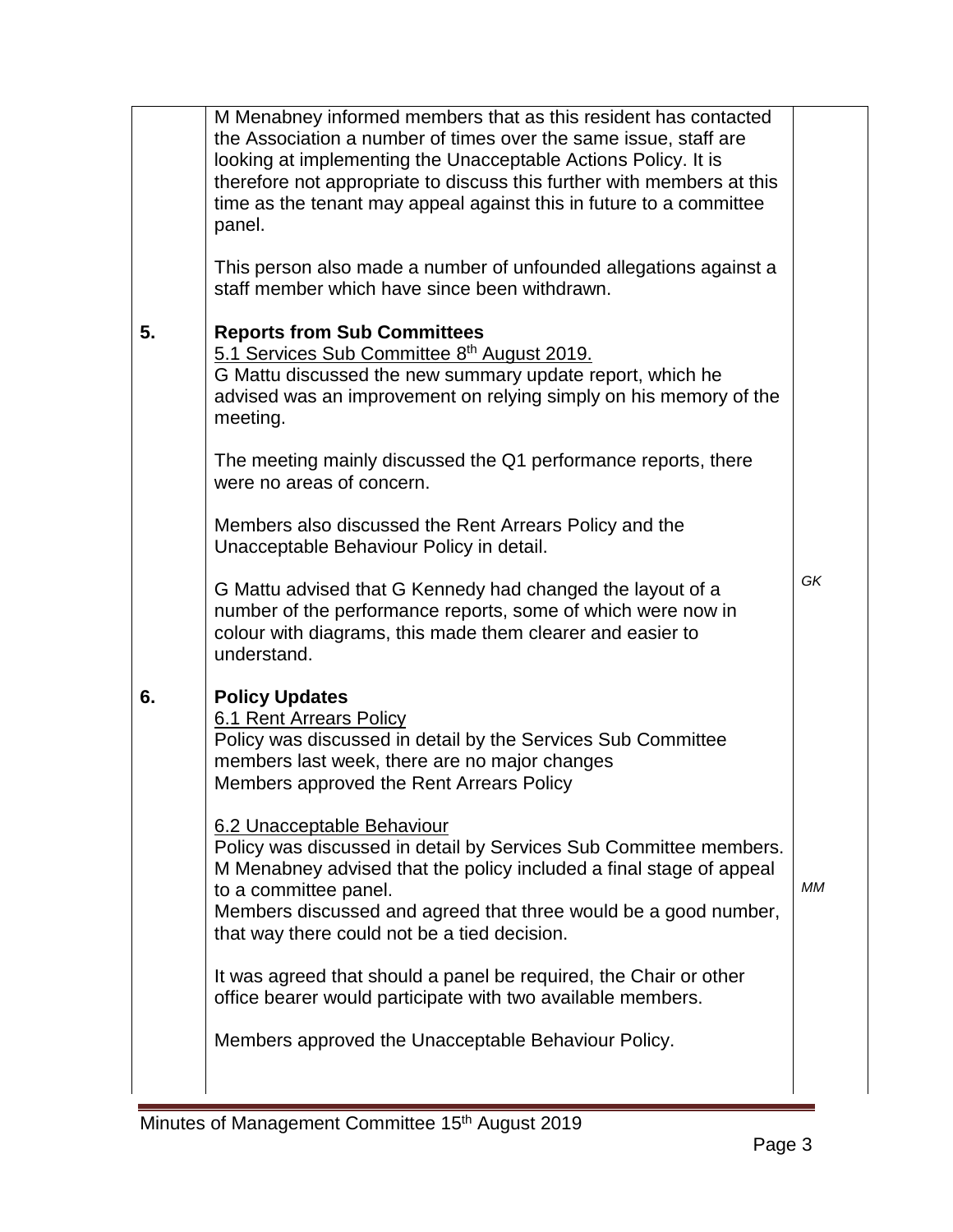| 7. | Internal Audit Plan 2019 - 22                                                                                                                                                                                                                                                                                             |       |
|----|---------------------------------------------------------------------------------------------------------------------------------------------------------------------------------------------------------------------------------------------------------------------------------------------------------------------------|-------|
|    | Committee discussed Quinn's proposed Internal Audit plan.                                                                                                                                                                                                                                                                 |       |
|    | Proposals were approved as follows:<br>2019-20 Governance, Finance and Asset Management:<br>Payroll and payments<br>- Regulatory Standards and Assurance<br>- Planned Maintenance, Gas Safety and EESH                                                                                                                    |       |
|    | 2020-21 Governance, Finance and Housing Management<br><b>Financial reporting</b><br>- Risk Management<br>Allocations and void management                                                                                                                                                                                  |       |
|    | 2021-22 Governance, Maintenance and Housing Management<br>Business continuity and disaster recovery<br>- Rent arrears recovery<br>- Responsive repairs                                                                                                                                                                    | GW/MM |
|    | G Watson advised that the current year's programme was scheduled<br>to commence in September. The days allocated to each area of<br>activity could increase or decrease depending on whether any<br>unforeseen issues arose during the audit process.                                                                     |       |
|    | Members were pleased to note Assurance and Regulatory<br>Standards would be included in the programme as this would<br>provide external validation to the Association's processes.                                                                                                                                        | SMT   |
| 8. | <b>Q1 Complaints Summary</b><br>M Menabney discussed her report on the Q1 Complaints.                                                                                                                                                                                                                                     |       |
|    | M Menabney discussed the different categories of complaints and<br>advised that we would be slightly changing how complaints are<br>recorded in future to separate issues that are outwith the<br>Association's direct control. This will ensure complaints about YHA's<br>direct services are more accurately monitored. |       |
|    | Members noted the contents of the report.                                                                                                                                                                                                                                                                                 |       |
| 9. | 2019 Assurance Statement<br>M Menabney discussed her report on the 2019 Assurance<br>Statement. Members noted the following outstanding issues:                                                                                                                                                                           |       |
|    | Standard 1.2 – Standing Orders will be updated and presented to<br>members in September                                                                                                                                                                                                                                   |       |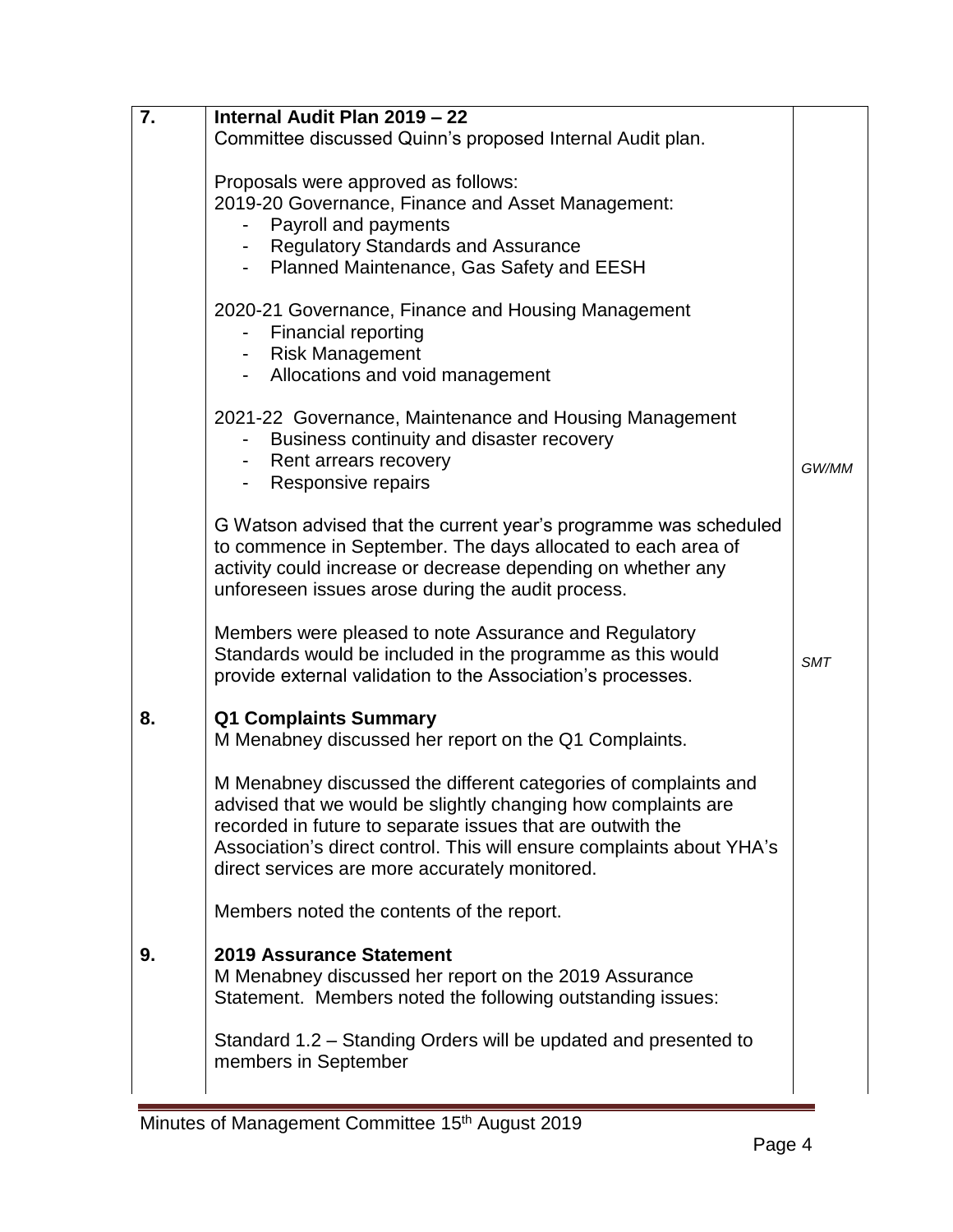|     | Standard 2.1 - Publication Scheme, updated guidance has just been<br>issued by SFHA. The Governance and Finance Sub Committee is<br>discussing the scheme in detail. Final version will be complete in<br>October.                                                                                                                                                       |           |
|-----|--------------------------------------------------------------------------------------------------------------------------------------------------------------------------------------------------------------------------------------------------------------------------------------------------------------------------------------------------------------------------|-----------|
|     | Standard 4.5 – Internal Audit, members have approved the Internal<br>Audit plan this evening. M Menabney asked for volunteers to form<br>an internal audit panel. R Winning & H Fitzgerald kindly volunteered<br>to meet with the Auditors when required.                                                                                                                |           |
|     | Standard 6.7 – Appraisal of Chief Executive. Due to time constraints<br>it was agreed that H Fitzgerald would undertake the Appraisal this<br>year. R Winning and M Green asked if they could receive the<br>necessary training to be able to do this in future years.<br>H Fitzgerald will arrange a suitable date and time for the appraisal in<br>the next few weeks. | <b>MM</b> |
|     | Assurance Statement - Members discussed and approved the Draft<br><b>Assurance Statement.</b>                                                                                                                                                                                                                                                                            |           |
| 10. | <b>2019 AGM</b><br>M Menabney discussed the report for the 2019 AGM.                                                                                                                                                                                                                                                                                                     |           |
|     | Items 1 – 5 are standard procedure for our AGM.                                                                                                                                                                                                                                                                                                                          |           |
|     | G McEwan will require to be nominated by another member in time<br>for the deadline for Nominations.                                                                                                                                                                                                                                                                     | AB        |
|     | It is proposed this year to have two Guest Speakers. David Allan<br>from DA Hawks and also Lee Grant from the community council to<br>discuss the Cycle Village plans.                                                                                                                                                                                                   |           |
|     | Members approved this and both would be invited to attend the AGM<br>and give a short presentation.                                                                                                                                                                                                                                                                      |           |
| 11. | <b>Membership Applications/Cancellations</b>                                                                                                                                                                                                                                                                                                                             |           |
|     | <b>Applications</b><br><b>None</b>                                                                                                                                                                                                                                                                                                                                       |           |
|     | Cancellations<br>Cancellations were noted from:                                                                                                                                                                                                                                                                                                                          |           |
|     | M Brown 46 Overnewton Street 1/2 - Share 276 - Moved Away<br>M Toner 9 Arthur Street 3/2 - Share 397 - Moved Away                                                                                                                                                                                                                                                        |           |

E,